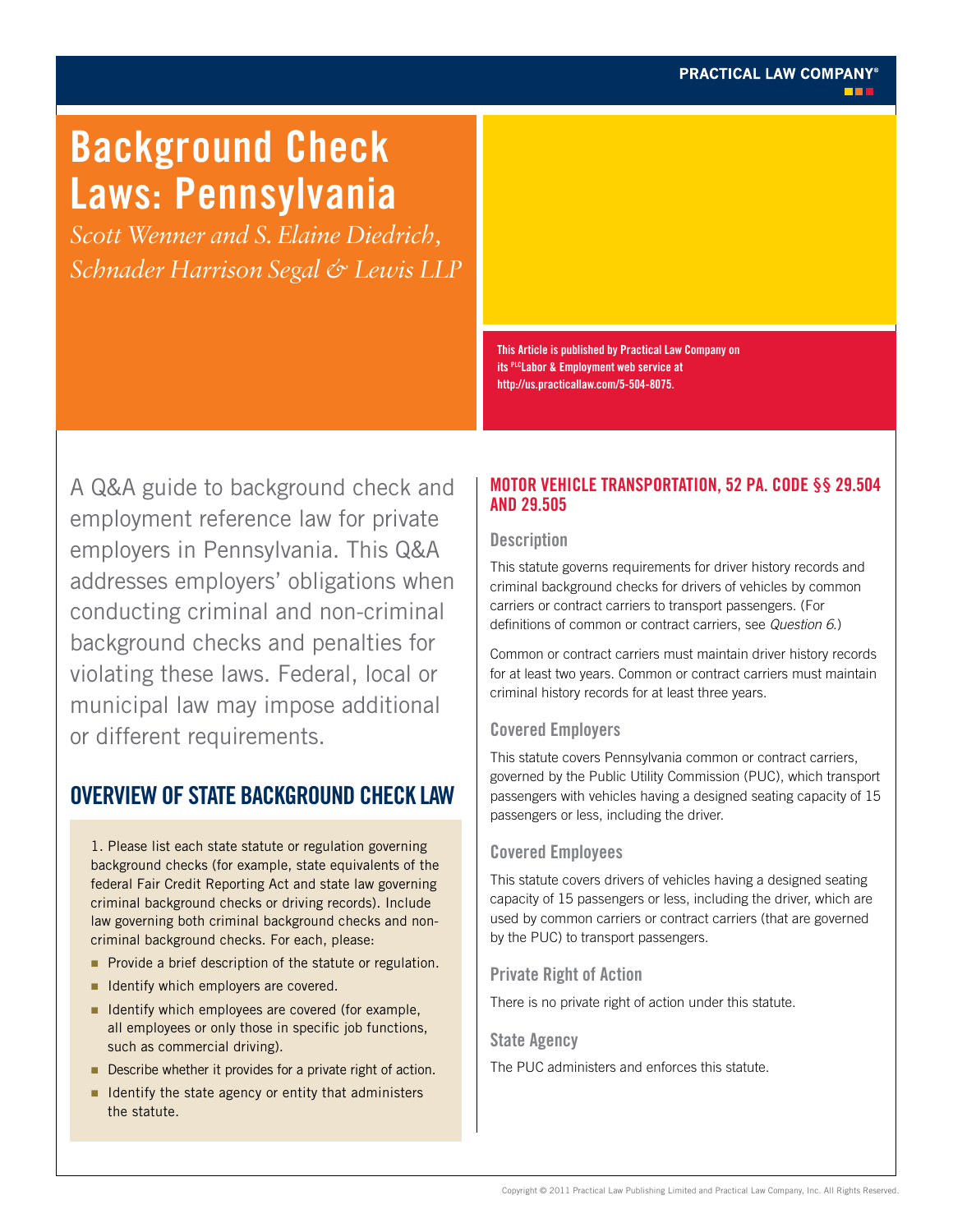#### **Background Check Laws: Pennsylvania**

### **Criminal History Record Information Act, 18 Pa. Cons. Stat. §§ 9101 to 9183**

#### **Description**

The Criminal History Record Information Act governs:

- **Procedures to obtain criminal record information.**
- Dissemination of the information.
- **Employer use of the information.**

#### **Covered Employers**

This statute covers all employers within Pennsylvania.

#### **Covered Employees**

This statute covers all employees within Pennsylvania.

#### **Private Right of Action**

There is a private right of action under this statute.

#### **State Agency**

For this statute:

- The District Attorney's office enforces violations.
- The Pennsylvania State Police handles the dissemination of criminal record information.
- The Pennsylvania Human Relations Commission enforces discrimination claims.

# **Private Detective Act, 22 Pa. Stat. Ann. § 23**

#### **Description**

This statute governs requirements for mandatory criminal background checks for certain investigatory employees.

#### **Covered Employers**

This statute covers employers who must be licensed under the Private Detective Act, including:

- Security companies.
- **Private detective agencies.**
- **Employees of employers who provide investigatory services.**

#### **Covered Employees**

This statute covers all employees of covered employers.

**Private Right of Action**

There is no private right of action under this statute.

# **State Agency**

The Pennsylvania District Attorney's office administers and enforces this statute.

# **Prospective Childcare Personnel, 23 Pa. Cons. Stat. § 6344**

#### **Description**

This statute governs requirements for mandatory criminal background checks for childcare providers.

**Covered Employers**

This statute covers all childcare providers in Pennsylvania.

**Covered Employees**

This statute covers all employees who provide child care.

**Private Right of Action** 

There is no private right of action under this statute.

**State Agency**

The Pennsylvania District Attorney's office administers and enforces this statute.

# **Prospective Employees of Public and Private Schools, 24 Pa. Stat. Ann. §§ 1-111 and 5-527**

#### **Description**

Public and private schools, the schools' contractors, and student teachers must obtain both state and federal background checks for prospective employees if those employees will have direct contact with children.

#### **Covered Employers**

This statute covers public and private schools, intermediate units and area vocational-technical schools.

#### **Covered Employees**

This statute covers all employees of covered employers, including independent contractors and their employees, but not employees who do not have direct contact with children.

#### **Private Right of Action**

There is no private right of action under this statute.

#### **State Agency**

The Pennsylvania District Attorney's office administers and enforces this statute.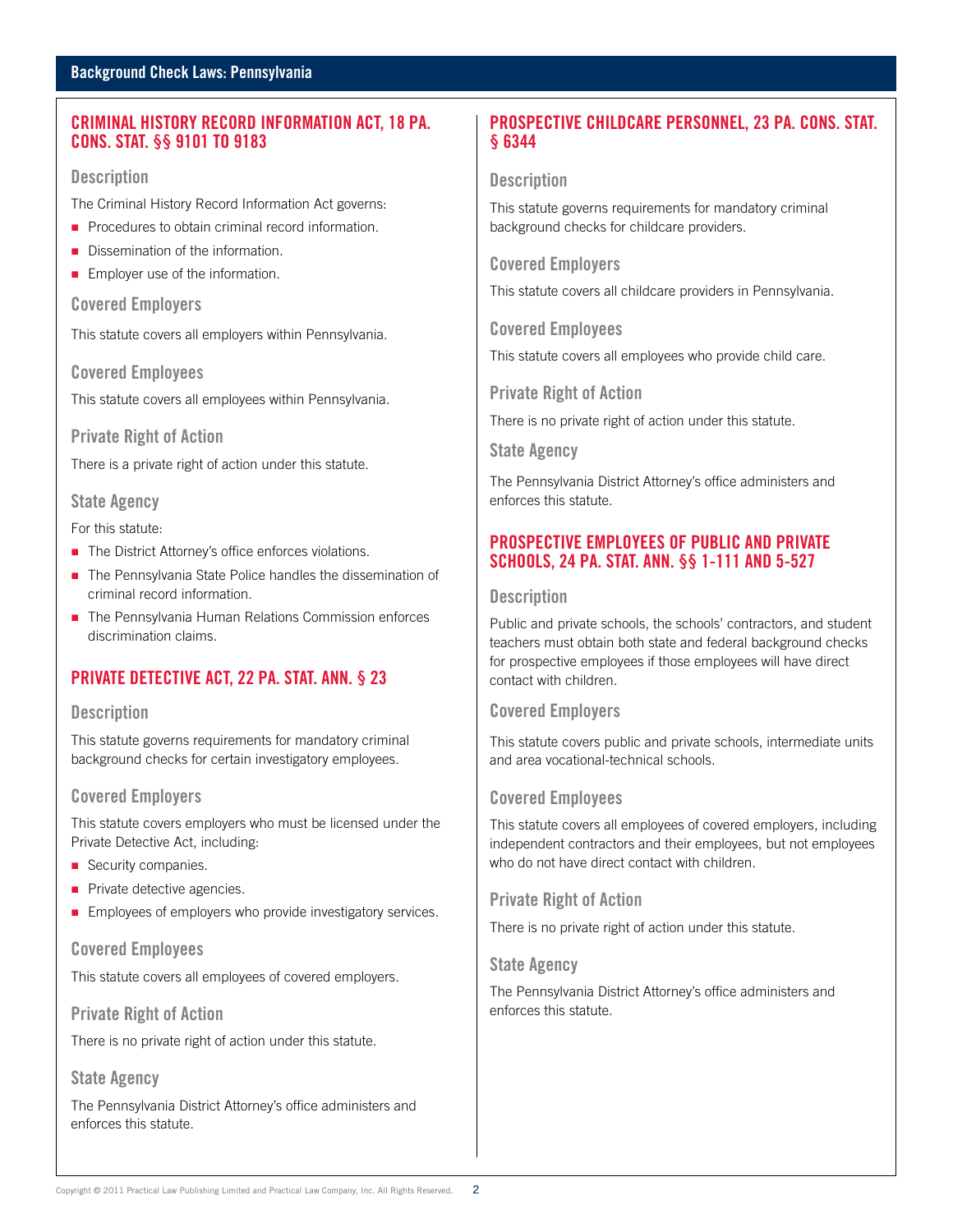#### **Prospective Employees with a Significant Likelihood of Regular Contact with Children, 23 Pa. Cons. Stat. § 6344.1**

#### **Description**

Employers must obtain background checks for all prospective employees with a significant likelihood of regular contact with children.

#### **Covered Employers**

This statute covers employers of social service workers, hospital personnel, mental health professionals, members of the clergy, counselors, librarians and doctors.

# **Covered Employees**

This statute covers all employees of covered employers with a significant likelihood of regular contact with children, in the form of care, guidance, supervision or training.

#### **Private Right of Action**

There is no private right of action under this statute.

#### **State Agency**

The Pennsylvania District Attorney's office administers and enforces this statute.

# **Non-criminal Background Check Law**

2. For any law identified in *Question 1* addressing noncriminal background checks, list the key terms of art used and the definition of each.

#### **Motor Vehicle Transportation, 52 Pa. Code §§ 29.504 and 29.505**

#### **Common Carrier By Motor Vehicle**

Any common carrier who transports passengers or property, or both, by motor vehicle for compensation. This includes common carriers by rail, water or air, and express or forwarding public utilities if those common carriers or public utilities operate motor vehicles, but does not include:

- A lessor under a lease given on a bona fide sale of a motor vehicle where the lessor retains or assumes no responsibility for motor vehicle:
	- maintenance;
	- supervision; or
	- control.
- Transportation of schoolchildren for school purposes or to and from school-related activities in any motor vehicle owned by the school district, private school or parochial school, or transportation of schoolchildren between their homes and school or to and from school-related activities if:
- the person performing the school-related transportation has a contract for the transportation of schoolchildren between their homes and school; and
- $\blacksquare$  if the person maintains a copy of all contracts in the vehicle at all times.
- Any farm owner or operator, independent contractor or cooperative agricultural association transporting agricultural products from, or farm supplies to, a farm.
- Any person or corporation using or providing dump trucks (not including five-axle tractor trailers) for the transportation of ashes, waste, excavated and road construction materials.
- Transportation of property by the owner to himself, or to purchasers directly from him, in the owner's vehicles and not otherwise used in transportation of property for compensation for others.
- Transportation of voting machines to and from polling places for use in any primary, general, municipal or special election in Pennsylvania.
- Transportation of pulpwood, chemical wood, saw logs or veneer logs from woodlots.
- Towing of wrecked or non-functioning motor vehicles.
- Any person who, or corporation that, furnishes transportation for any injured, ill or dead person.

(*66 Pa. Cons. Stat. § 102 (2000)*.)

#### **Contract Carrier by Motor Vehicle**

Any person who, or corporation that, provides transportation of passengers or property, or both, by motor vehicle for compensation, other than as a common carrier by motor vehicle.

The term does not include:

- A lessor under a lease given on a bona fide sale of a motor vehicle where the lessor retains or assumes no responsibility for the motor vehicle's:
	- maintenance;
	- supervision; or
	- control.
- Any bona fide agricultural cooperative association or independent contractor transporting property exclusively for the members of the association on a nonprofit basis.
- Any farm owner or operator, or independent contractor, transporting agricultural products from or farm supplies to a farm.
- Transportation of schoolchildren for school purposes or to and from school-related activities, or the transportation of schoolchildren between their homes and school or to and from school-related activities, if:
	- the person performing the school-related transportation has a contract for the transportation of schoolchildren; and
	- the person maintains a copy of all contracts in the vehicle at all times.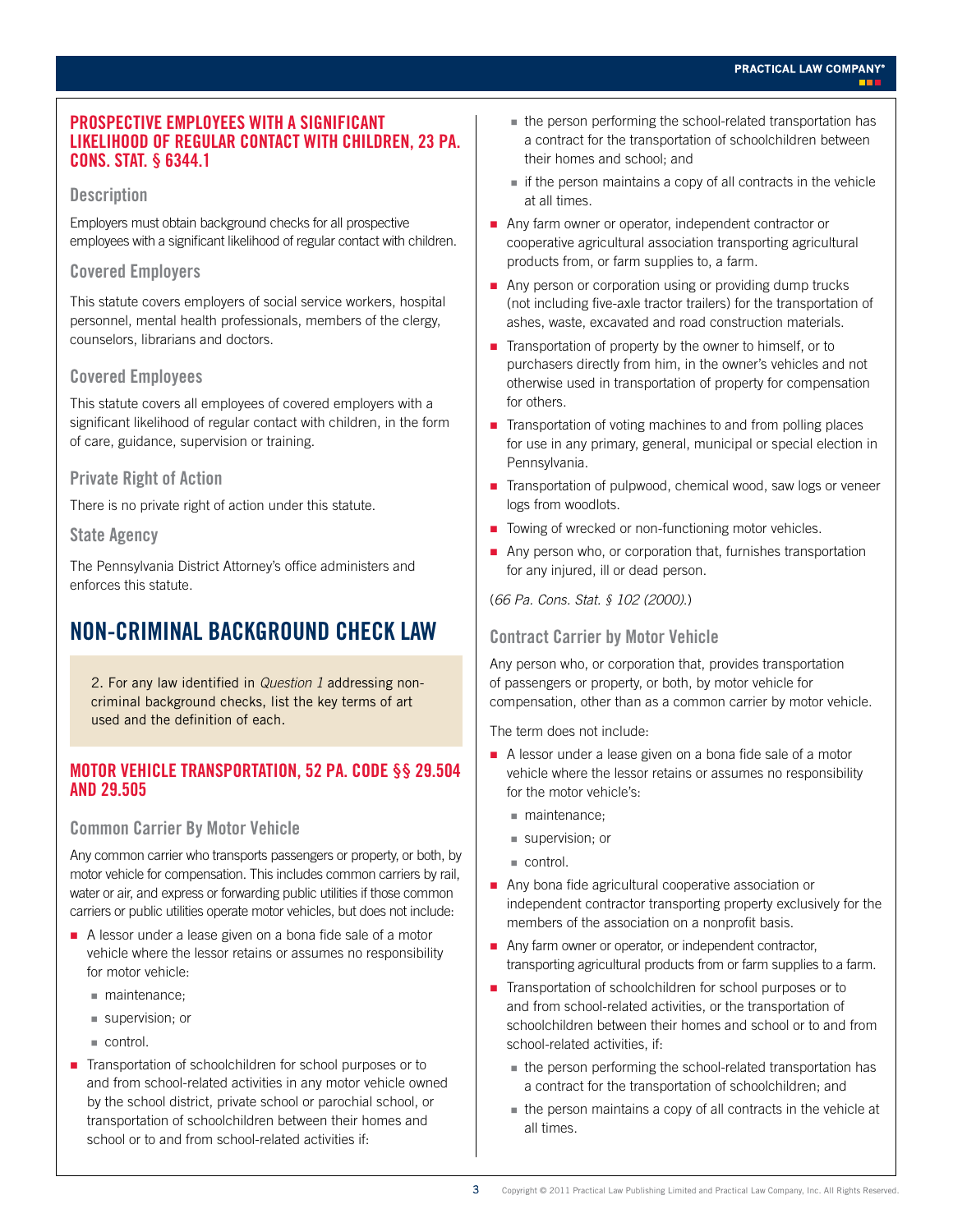#### **Background Check Laws: Pennsylvania**

- Any person or corporation using or providing dump trucks for the transportation of ashes, waste, excavated or road construction materials.
- $\blacksquare$  Transportation of voting machines to and from polling places for use in any primary, general or special election in Pennsylvania.
- Transportation of pulpwood, chemical wood, saw logs or veneer logs from woodlots.
- Towing of wrecked or non-functioning motor vehicles.
- Any person or corporation that provides transportation for any injured, ill or dead person.

(*66 Pa. Cons. Stat. § 102 (2000)*.)

3. For any law identified in *Question 1* addressing noncriminal background checks, please describe potential penalties for violations of the law.

#### **Motor Vehicle Transportation, 52 Pa. Code §§ 29.504 and 29.505**

A complaint against a carrier may be initiated with the Pennsylvania Public Utility Commission for any violation of these regulations.

Penalties for violation of these statutes may include:

- Criminal charges (66 Pa. Cons. Stat. § 3302).
- Fines of up to \$1000, with each violation treated as a separate offense (*66 Pa. Cons. Stat. § 3301*).
- Suspension or revocation of rights and privileges of the common or contract carrier (*52 Pa. Code § 29.12*).

4. For any law identified in *Question 1* addressing non-criminal background checks, please describe the employers' legal obligations.

There are no legal obligations for employers for non-criminal background checks.

5. For any law identified in *Question 1* that functions as the state equivalent of the federal Fair Credit Reporting Act, please describe any significant differences between the state and federal law.

There is no Pennsylvania equivalent of the federal Fair Credit Reporting Act (FCRA). However, the Criminal History Record Information Act governs what criminal records information an employer can obtain and how the information can be used in employment decisions. For more information on the Criminal History Record Information Act, see *Question 1*.

The Pennsylvania statute differs from FCRA in that:

- A Pennsylvania employer does not need an employee's consent or signature to do the criminal records search.
- A Pennsylvania employer does not need to provide an applicant with a copy of the criminal records report if the applicant is denied a job. However, the employer does have to notify an applicant in writing if the denial of employment is based in whole or in part on the criminal record information.
- The Pennsylvania statute allows employers to obtain information regarding arrests that have occurred in the last three years.

# **Criminal Background Check Law**

6. For any law identified in *Question 1* addressing criminal background checks, please identify the law and describe:

- The key terms of art.
- The potential penalties for violations.

#### **Criminal History Record Information Act, 18 Pa. Cons. Stat. §§ 9101 to 9183**

#### **Terms of Art**

Key terms of art include:

- **Criminal history record information.** Information collected by criminal justice agencies concerning individuals, and arising from the initiation of a criminal proceeding, consisting of:
	- **identifiable descriptions;**
	- dates and notations of arrests;
	- indictments:
	- **informations (or criminal charges); and**
	- other formal criminal charges and any resultant dispositions.

The term does not include:

- intelligence information;
- **investigative information;**
- treatment information, including medical and psychological information; or
- information and public records specified in 18 Pa. Cons. *Stat. 9104*.
- **Intelligence information.** Information compiled to anticipate, prevent, monitor, investigate or prosecute criminal activity about an individual's:
	- **habits**;
	- practices;
	- characteristics;
	- possessions;
	- associations; or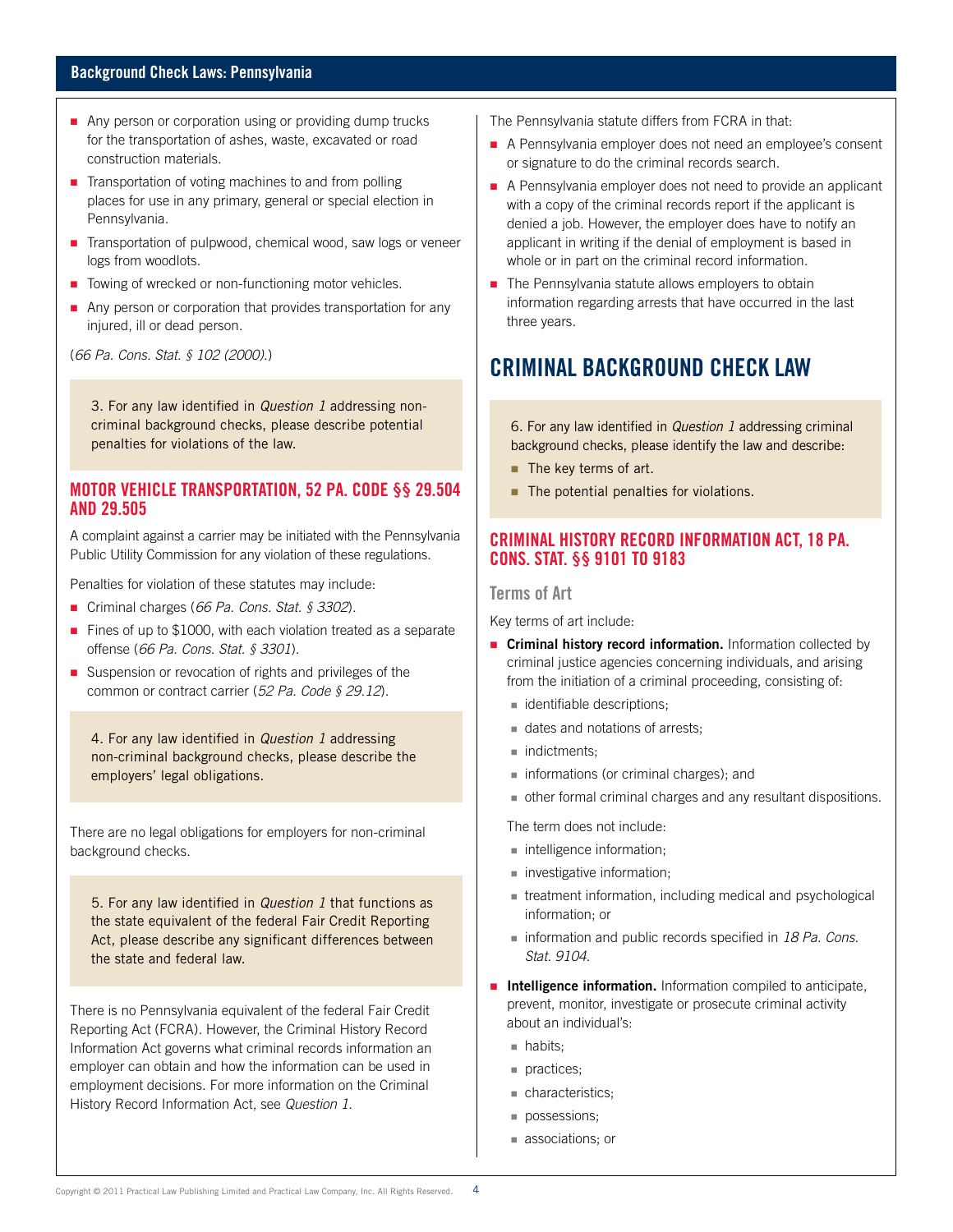- financial status. Intelligence information also includes information on prescribing, dispensing, selling, obtaining or using a controlled substance as defined in the Pennsylvania Controlled Substance, Drug, Device and Cosmetic Act.
- **Investigative information.** Information assembled from any inquiry into a criminal incident or an allegation of criminal wrongdoing. This may include modus operandi (a manner of operating) information.
- **Treatment information.** Information concerning medical, psychiatric, psychological or other rehabilitative treatment provided, suggested or prescribed for any individual charged with or convicted of a crime.
- **Criminal justice agency.** Any federal or state court with criminal jurisdiction or any other governmental agency, principally administering criminal justice. The criminal justice agency must allocate a substantial portion of its annual budget to that function. Criminal justice agencies include, but are not limited to:
	- organized state and municipal police departments;
	- ocal detention facilities:
	- county, regional and state correctional facilities;
	- probation agencies;
	- district or prosecuting attorneys;
	- parole boards;
	- pardon boards;
	- the facilities and administrative offices of the Department of Public Welfare that provide care, guidance and control to adjudicated delinquents; and
	- those agencies determined by the Pennsylvania Attorney General to be criminal justice agencies.
- **Disposition.** Dispositions of criminal proceedings in Pennsylvania include:
	- acquittal;
	- acquittal by reason of insanity;
	- pretrial probation or diversion;
	- charge dismissed;
	- $\blacksquare$  guilty plea;
	- *nolle prosequi* (police are unwilling to prosecute);
	- no information filed;
	- *nolo contendere* (I do not wish to contend) plea;
	- conviction:
	- abatement;
	- discharge under rules of the Pennsylvania Rules of Criminal Procedure;
	- sustained demurrer;
	- pardon;
	- commuted sentence;
	- mistrial; and
	- discharge from probation, parole or correctional supervision.

#### **Penalties**

Employers that unlawfully use criminal records can be denied access to the central repository and sued for damages. Courts can order employers to pay at least \$100 in actual damages, along with litigation costs and attorneys' fees. For willful violations of the criminal records law, courts may order employers to pay punitive and exemplary damages of up to \$10,000.

# **Private Detective Act, 22 Pa. Stat. Ann. § 23**

#### **Terms of Art**

There are no key terms of art in this statute.

#### **Penalties**

A licensed private detective who knowingly employs a person convicted of a felony or certain other offenses specified in this section may be fined up to \$5,000, imprisoned for up to one year, or both.

A first conviction may subject the license holder to revocation of his license by the issuing authority. On the second conviction, the license will be revoked.

# **Prospective Childcare Personnel, 23 Pa. Cons. Stat. § 6344**

#### **Terms of Art**

Key terms of art include:

- **Founded report.** A child abuse report after any judicial adjudication based on a finding that a child has been abused, including either:
	- the entry of a plea of guilty or *nolo contendere*; or
	- a finding of guilt to a criminal charge involving the same factual circumstances involved in the allegation of child abuse.
- **Founded report for school employee.** A report made after any judicial adjudication based on a finding that the victim has suffered serious bodily injury, or sexual abuse or exploitation, including either:
	- the entry of a plea of guilty or *nolo contendere*; or
	- a finding of guilt to a criminal charge involving the same factual circumstances involved in the allegations of the report.
- **Indicated report.** A child abuse report made if an investigation by the appropriate county agency or the Department of Public Welfare determines that substantial evidence of the alleged abuse exists based on:
	- available medical evidence;
	- $\blacksquare$  the child protective service investigation; or
	- an admission of the acts of abuse by the perpetrator.
- **Indicated report for school employee.** An indicated report relating to students in public and private schools.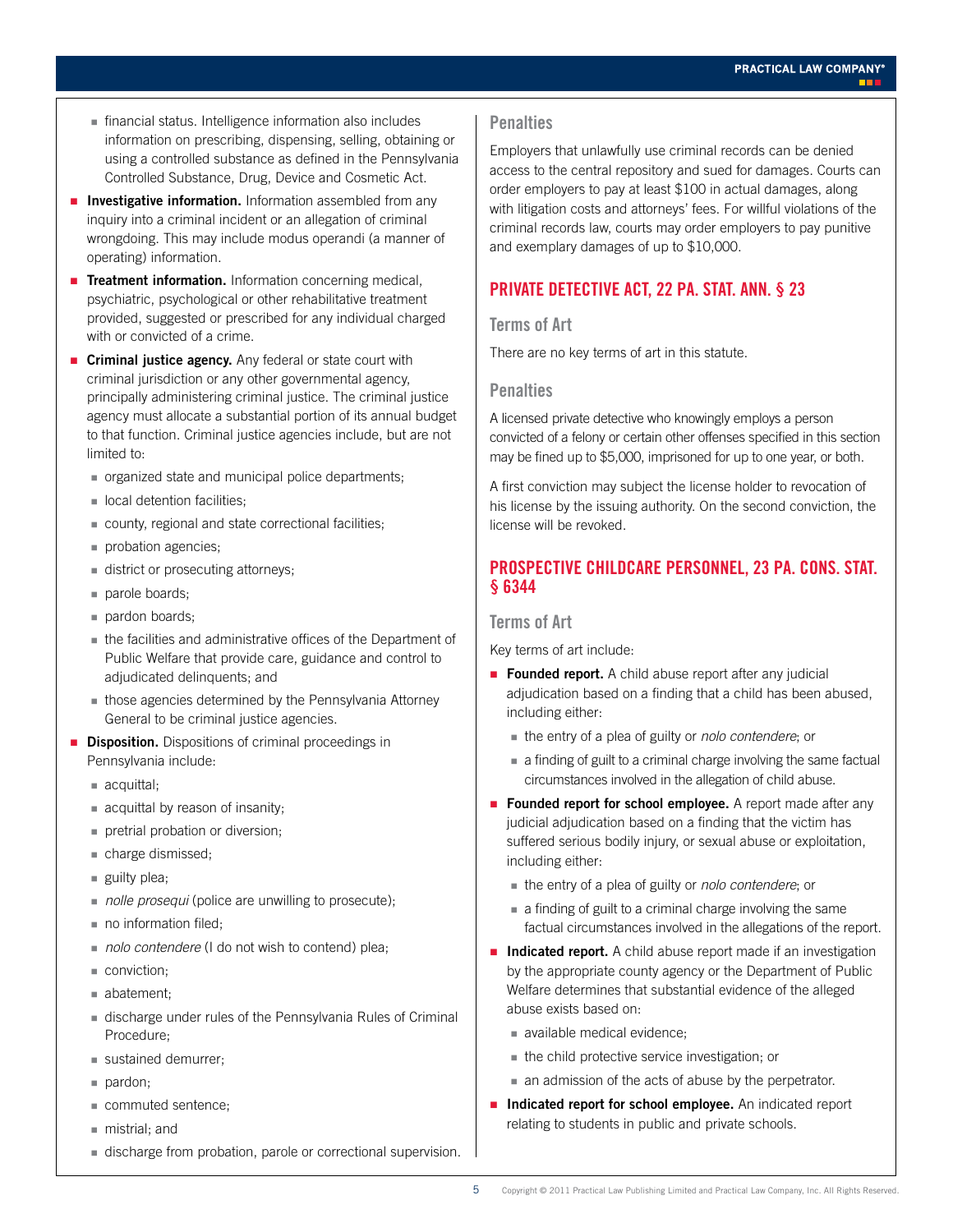#### **Penalties**

An administrator (or other person responsible for hiring decisions) who willfully fails to comply with the law may be fined up to \$2,500.

# **Prospective Employees of Public and Private Schools, 24 Pa. Stat. Ann. §§ 1-111 and 5-527**

#### **Terms of Art**

Key terms of art include:

- **Administrator.** The person responsible for the administration of a public or private school, intermediate unit or area vocationaltechnical school. The term includes both:
	- a person responsible for employment decisions in a school; and
	- an independent contractor.
- *Founded report, founded report for school employee, indicated report and indicated report for school employee.* See *Prospective Childcare Personnel, 23 Pa. Cons. Stat. § 6344: Terms of Art*.

#### **Penalties**

An administrator (or other person responsible for hiring decisions) who willfully fails to comply with the law may be fined up to \$2,500.

# **Prospective Employees with a Significant Likelihood of Regular Contact with Children, 23 Pa. Cons. Stat. § 6344.1**

**Key Terms of Art**

Key terms of art include:

**Founded report, founded report for school employee, indicated report and indicated report for school employee.** See *Prospective Childcare Personnel, 23 Pa. Cons. Stat. § 6344: Terms of Art*.

#### **Penalties**

Employers who willfully violate this statute will be charged with a third-degree misdemeanor.

# **Motor Vehicle Transportation, 52 Pa. Code §§ 29.504 and 29.505**

# **Terms of Art**

For key terms of art under this statute, see *Question 2*.

**Penalties**

For penalties under this statute, see *Question 3*.

7. For any law identified in *Question 1* addressing criminal background checks, please describe:

- The kind of criminal background information into which an employer may inquire.
- $\blacksquare$  The kind of criminal background information into which an employer may not inquire (for example, expunged or juvenile records).
- Any other circumstances under which a criminal background inquiry may be limited (for example, where there is no business necessity).

### **Criminal History Record Information Act, 18 Pa. Cons. Stat. §§ 9101 to 9183**

#### **Authorized Inquiry**

A report received under the Criminal History Record Information Act consists of identifiable descriptions, dates, notations of arrests and convictions. The record does not contain notations of arrests, indictments or other information relating to the initiation of criminal proceedings where:

- Three years have elapsed from the date of arrest.
- No conviction has occurred.
- No proceedings are pending seeking a conviction.

#### (*18 Pa. Cons. Stat. § 9121(b)(2)*.)

Generally, an employer can inquire into any criminal background information. However, because Pennsylvania allows employers to only consider felony and misdemeanor convictions for hiring decisions, it is best to only inquire on an application or in an interview about felony or misdemeanor convictions.

Although beyond the scope of this Q&A, Philadelphia employers may not include check boxes in employment applications asking whether an applicant has ever been convicted of a felony (see Philadelphia Fair Criminal Record Screening Standards Ordinance, Bill No. 110111-A).

#### **Unauthorized Inquiry**

This statute does not include unauthorized inquiry provisions.

#### **Other Limitations**

This statute does not include any other limitations relating to background checks.

# **Prospective Childcare Personnel, 23 Pa. Cons. Stat. § 6344**

#### **Authorized Inquiry**

An employer must require an applicant to provide:

A report of criminal history record information from the Pennsylvania State Police or a statement from the Pennsylvania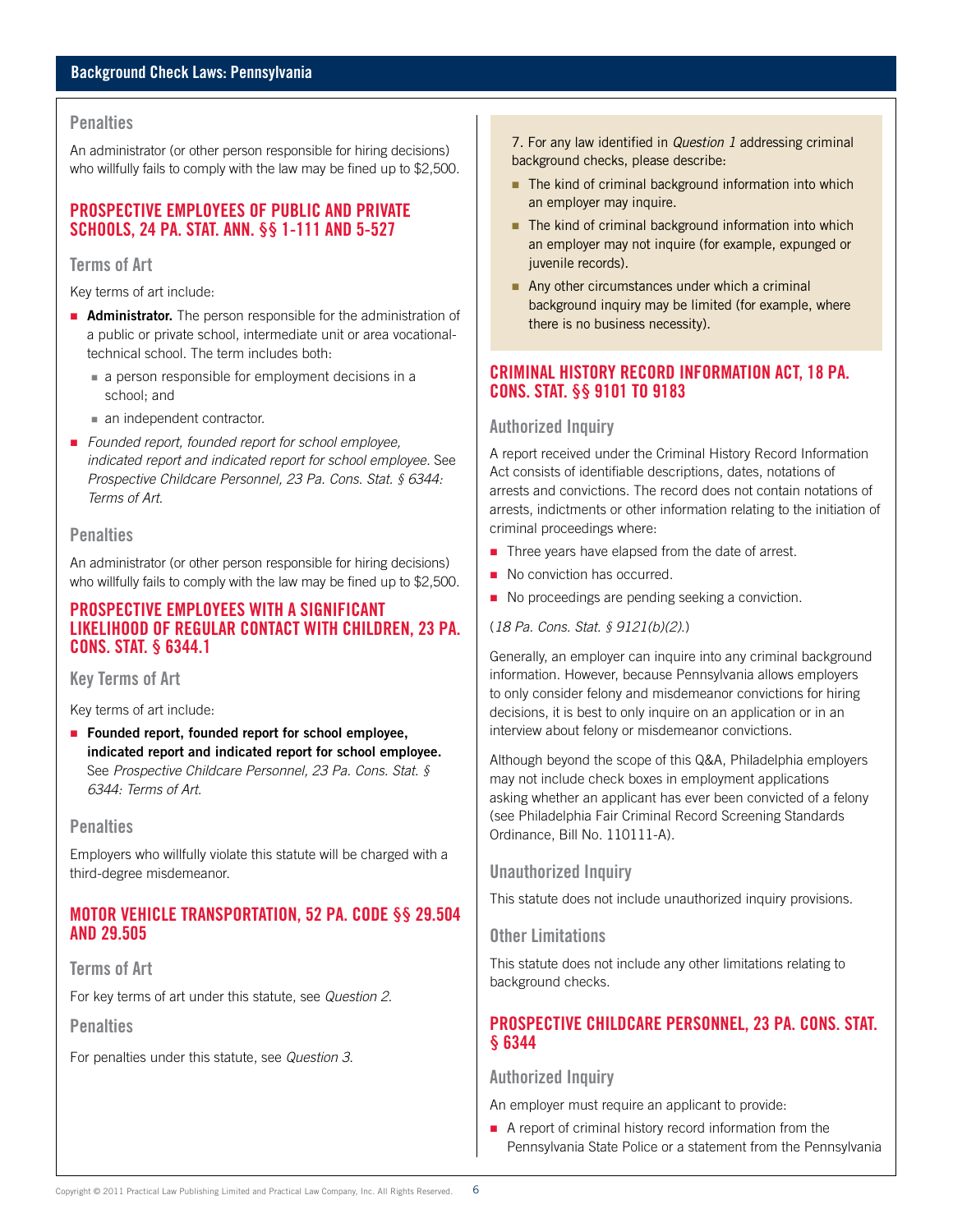State Police that the State Police Central Repository contains no information for that person (*18 Pa. Cons. Stat. ch. 91*). A report may only include the information allowed by the Criminal History Record Information Act (see *Criminal History Record Information Act, 18 Pa. Cons. Stat. §§ 9101 to 9183: Authorized Inquiry*).

- A certification from the Department of Public Welfare stating whether the applicant is named in the central register as the perpetrator of:
	- a founded report of child abuse;
	- an indicated report of child abuse;
	- a founded report for school employee; or
	- an indicated report for school employee.
- A report of federal criminal history record information obtained from the Federal Bureau of Investigations using fingerprints.

(*23 Pa. Cons. Stat. § 6344(b)*.)

#### **Unauthorized Inquiry**

This statute does not include unauthorized inquiry provisions.

#### **Other Limitations**

This statute does not include any other limitations relating to background checks.

# **Prospective Employees of Public and Private Schools, 24 Pa. Stat. Ann. §§ 1-111 and 5-527**

# **Authorized Inquiry**

An employer can require an applicant to provide an official clearance statement obtained from the Department of Public Welfare within the immediately preceding year stating whether the applicant is named as:

- The perpetrator of an indicated or a founded report.
- The individual responsible for injury or abuse in an indicated report for school employee or a founded report for school employee.

The official clearance statement shall not be required for an applicant who both:

- Transfers from one position as a school employee to another position as a school employee in the same school district or in the same organization.
- Has, before the transfer, already obtained the official clearance statement.

#### **Unauthorized Inquiry**

This statute does not include unauthorized inquiry provisions.

# **Other Limitations**

This statute does not include any other limitations relating to background checks.

#### **Prospective Employees with a Significant Likelihood of Regular Contact with Children, 23 Pa. Cons. Stat. § 6344.1**

#### **Authorized Inquiry**

For authorized inquiries under this statute, see *Prospective Childcare Personnel, 23 Pa. Cons. Stat. § 6344: Authorized Inquiry*.

### **Unauthorized Inquiry**

This statute does not include unauthorized inquiry provisions.

**Other Limitations**

This statute does not include any other limitations relating to background checks.

# **Motor Vehicle Transportation, 52 Pa. Code §§ 29.504 and 29.505**

#### **Authorized Inquiry**

A common or charter carrier must:

- **Perform a criminal history record for all employees operating** vehicles. The criminal history must be obtained from the Pennsylvania State Police and every other state in which the person resided during the last 12 months.
- Obtain and review a criminal history record for each driver operating under its authority from the Pennsylvania State Police every two years from the date of the last criminal history check.

# **Unauthorized Inquiry**

This statute does not include unauthorized inquiry provisions.

#### **Other Limitations**

This statute does not include any other limitations relating to background checks.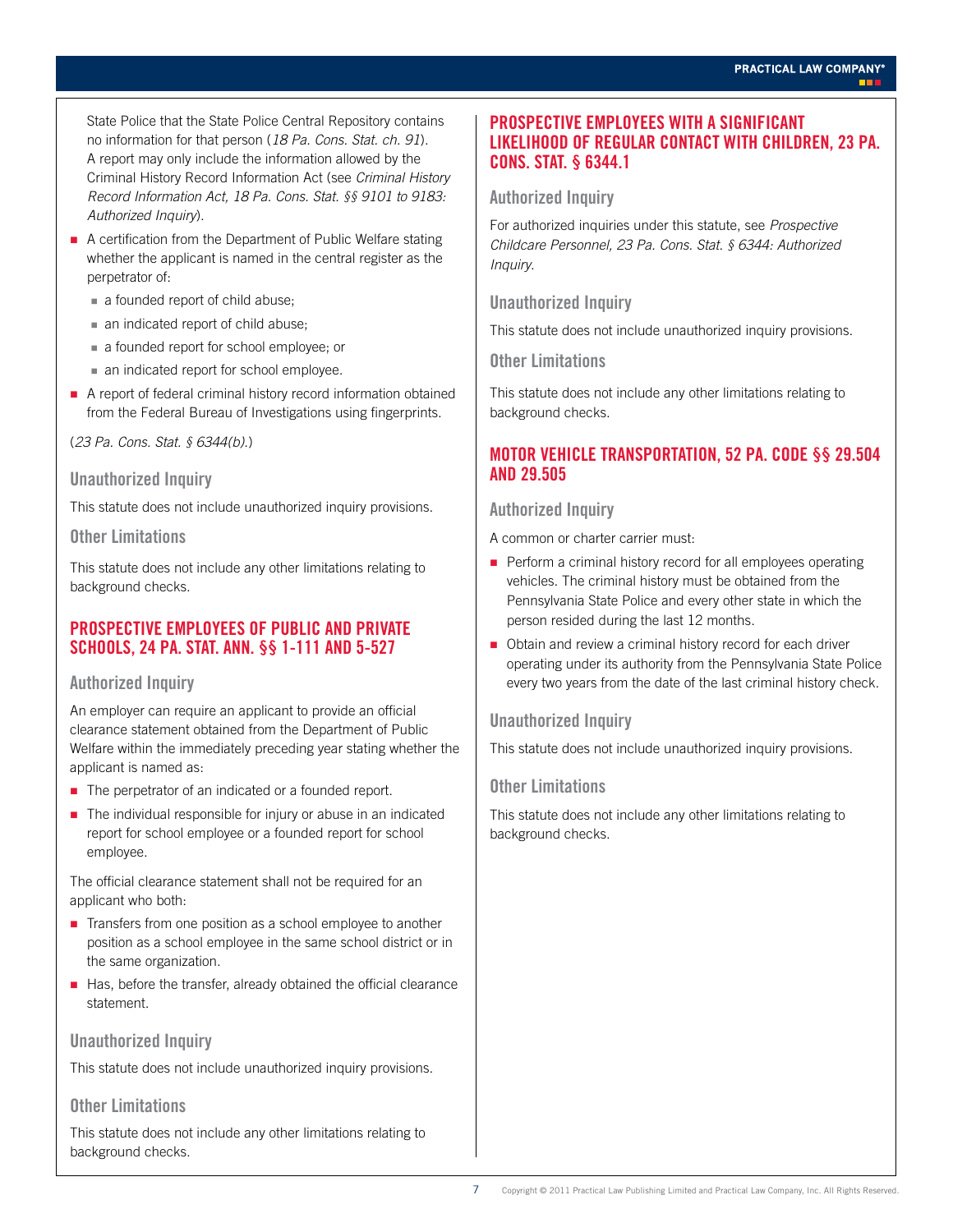8. For any law identified in *Question 1* addressing criminal background checks, please describe how an employer can collect criminal background information and what an employer can do with criminal background information, including:

- Whether and under what circumstances an application for employment in your state can include a question about convictions or arrests.
- Whether and under what circumstances criminal convictions or arrests can be used as a bar to employment generally.
- Whether and under what circumstances criminal convictions or arrests can be used as a bar to employment in specific jobs (such as child care).

#### **Questions in Application**

None of the laws prohibit inquiring into convictions or arrests. However, it is considered best practice in Pennsylvania to not ask about arrests, as this information should not be used in employment decisions (see *Question 9*).

Although beyond the scope of this Q&A, Philadelphia employers may not include check boxes in employment applications asking whether an applicant has ever been convicted of a felony (see Philadelphia Fair Criminal Record Screening Standards Ordinance, *Bill No. 110111-A*.

# **Bar to Employment**

**Criminal History Record Information Act, 18 Pa. Cons. Stat. §§ 9101 to 9183**

Employers can only consider felony and misdemeanor convictions that relate to suitability for employment in the particular position for which the employee is being hired.

To request state criminal background checks, employers must contact the Pennsylvania State Police's Central Repository. Employers seeking criminal history record checks must submit payment for required fees with formal requests that give the subject's:

- Name.
- Social Security number.
- Date of birth.
- Sex.
- Race.

Employers can submit requests by mail or through the web-based Pennsylvania Access to Criminal History (PATCH) system.

The Pennsylvania Human Relations Commission (PHRC) published an interview information sheet that only allows the use of arrests for employment decisions where a strong business necessity exists. However, where arrest information was permissibly used, it was used for currently employed individuals, not new hires, and was fact-specific (see, for example, *Cisco v. United Parcel Servs., Inc., 476 A.2d 1340 (Pa. 1984)*).

Further, it has been argued that using arrest information disparately affects minorities. Because the law on whether or not the arrest information may be used is unclear, it is best not to use arrest information in employment decisions.

# **Bar to Employment in Specific Jobs**

**Private Detective Act, 22 Pa. Stat. Ann. § 23**

An employer cannot knowingly employ a person who has been convicted of a felony, or any of the following offenses (unless pardoned):

- **Illegally using, carrying or possessing a pistol or other** dangerous weapon.
- **Making or possessing burglar's instruments.**
- Buying or receiving stolen property.
- **Unlawful entry.**
- Aiding escape from prison.
- **Unlawfully possessing or distributing narcotics.**
- Picking pockets.
- Solicitation for sodomy or other lewd acts.
- Revocation of or denial of application for private detective or investigator's license by the Pennsylvania Court of Common Pleas or another state court because of criminal conviction.
- Reckless endangerment.
- **Terroristic threats.**
- Simple assault.

**Prospective Childcare Personnel, 23 Pa. Cons. Stat. § 6344**

An administrator may not hire an applicant named in the central register as the perpetrator of a founded report of child abuse. When hiring school employees, abuse must have been committed within the five years before verification.

Administrators may not hire an applicant whose background check reveals conviction of certain crimes, or an equivalent federal or out-of-state crime, within the five years before the background check. Disqualifying convictions include:

- Criminal homicide.
- **Aggravated assault.**
- **Unlawful restraint.**
- Indecent exposure.
- **Harassment and stalking.**
- **Child endangerment.**
- Corruption of minors.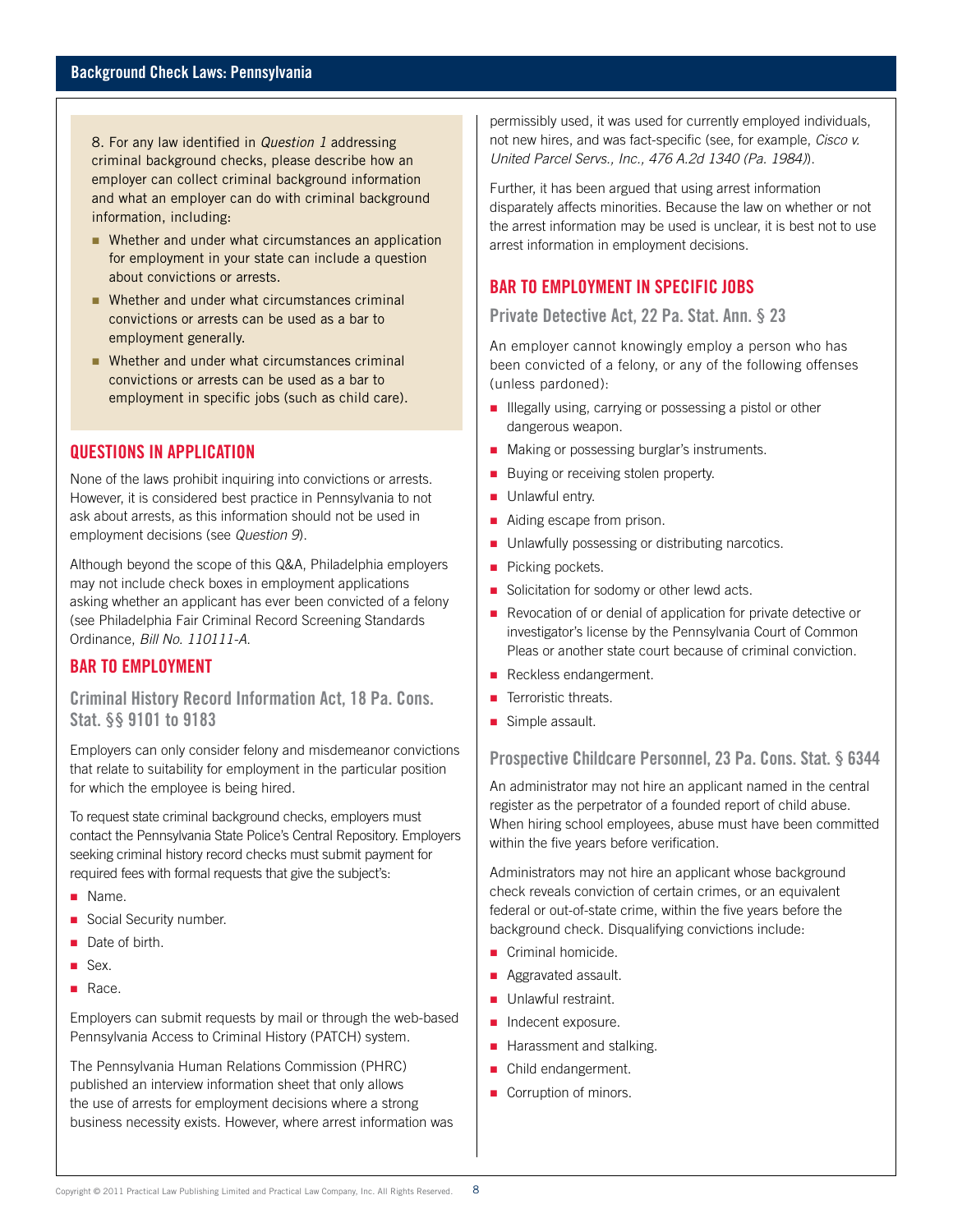**Prospective Employees of Public and Private Schools, 24 Pa. Stat. Ann. §§ 1-111 and 5-527**

A school may not employ an applicant, or use a contractor, who would have direct contact with children, if a background check reveals, in the previous five years:

- Conviction of a specified crime.
- Conviction of an equivalent federal or out-of-state crime.

For disqualifying convictions, see *Bars to Employment in Specific Jobs: Prospective Childcare Personnel, 23 Pa. Cons. Stat. § 6344*.

**Prospective Employees with a Significant Likelihood of Regular Contact with Children, 23 Pa. Cons. Stat. § 6344.1**

For bars to employment under this statute, see *Bars to Employment in Specific Jobs: Prospective Childcare Personnel, 23 Pa. Cons. Stat. § 6344*.

#### **Motor Vehicle Transportation, 52 Pa. Code §§ 29.504 and 29.505**

A common or contract carrier may not permit a person to operate a vehicle in its authorized service if convicted of a felony or a misdemeanor in any jurisdiction, if the conviction relates adversely to that person's suitability to provide service safely and legally.

9. If your state has a statute or regulation protecting the employment rights of persons with criminal records, please identify the statute or regulation and briefly describe the rights it confers.

Felony and misdemeanor convictions may be considered by the employer only to evaluate the applicant's suitability for employment in the desired position. Employers must give written notice to any applicants rejected based wholly or partially on criminal records. (*18 Pa. Cons. Stat. § 9125.*)

# **Employer Liability**

10. Have courts in your jurisdiction recognized privacy claims brought by applicants or employees as a result of an employer's conducting a background check? If so, please name any relevant cases and briefly describe their holdings.

There are no Pennsylvania cases recognizing privacy claims resulting from an employer-conducted background check.

11. Have courts in your jurisdiction recognized negligent hiring, negligent supervising or negligent retention claims brought by employees, customers or others associated with the employer as a result of allegedly flawed background checks? If so, please name any relevant cases and briefly describe their holdings.

There are no Pennsylvania cases recognizing negligent hiring, negligent supervision or negligent retention claims resulting from allegedly flawed background checks.

# **State Law Regarding References**

12. If your state has any law governing employment references, please identify that law and:

- Describe any requirements for obtaining references for employees or applicants.
- **Describe any requirements for giving references** for employees or former employees (including any provision insulating employers from or exposing employers to liability because of references given).

# **Obtaining References**

There are no requirements for obtaining references for employees or applicants in Pennsylvania.

# **Giving References**

An employer disclosing information about an employee's performance to a prospective employer, at the request of the employee or prospective employer, is presumed to be acting in good faith. Unless lack of good faith is demonstrated by clear and convincing evidence, the employer cannot be held liable for the disclosure. To show a lack of good faith, the complaining employee must establish that the employer disclosed information that:

- $\blacksquare$  It knew was false or in the exercise of due diligence should have known was false.
- $\blacksquare$  It knew was materially misleading.
- Was false and given with reckless disregard of the truth or falsity of the information.
- Was prohibited by a:
	- contract; or
	- civil, common law or statutory right of the employee.
- (*42 Pa. Cons. Stat. § 8340.1.*)